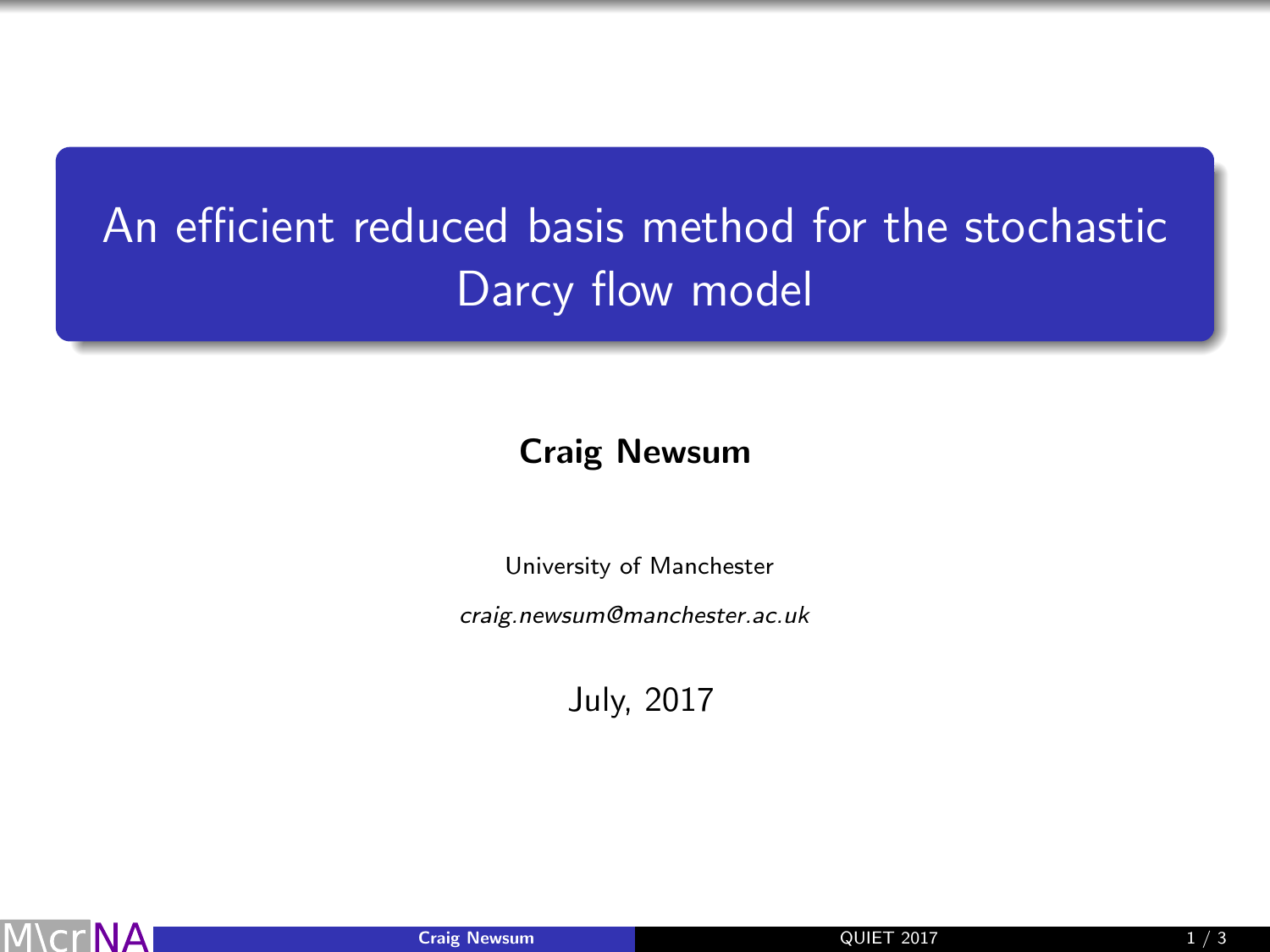Goal: Efficient numerical methods for PDEs with uncertain data.

In groundwater flow modelling, the permeability coefficient is often **uncertain**: model the coefficient as  $a_M^{-1}(\mathbf{x}, \mathbf{y})$ .

Given  $\mathbf{y}\in\mathsf{\Gamma},$  find  $p(\cdot,\mathbf{y}):\mathcal{D}\to\mathbb{R}$  and  $\vec{u}(\cdot,\mathbf{y}):\mathcal{D}\to\mathbb{R}^2$  such that

$$
a_M^{-1}(\mathbf{x}, \mathbf{y}) \vec{u}(\mathbf{x}, \mathbf{y}) + \nabla p(\mathbf{x}, \mathbf{y}) = 0, \qquad \mathbf{x} \in \mathcal{D},
$$
  
\n
$$
\nabla \cdot \vec{u}(\mathbf{x}, \mathbf{y}) = f(\mathbf{x}), \qquad \mathbf{x} \in \partial \mathcal{D},
$$
  
\n
$$
p(\mathbf{x}, \mathbf{y}) = g(\mathbf{x}), \qquad \mathbf{x} \in \partial \mathcal{D}_D,
$$
  
\n
$$
\vec{u}(\mathbf{x}, \mathbf{y}) \cdot \vec{n} = 0, \qquad \mathbf{x} \in \partial \mathcal{D}_N.
$$

Approximations to  $p(\cdot, y)$  and  $\vec{u}(\cdot, y)$  for each  $y \in \Gamma$  can be obtained using mixed finite element methods, however, this can be expensive.

Using reduced basis methods we can approximate  $p(\cdot, y)$  and  $\vec{u}(\cdot, y)$  for any  $y \in \Gamma$  at a significantly cheaper cost.